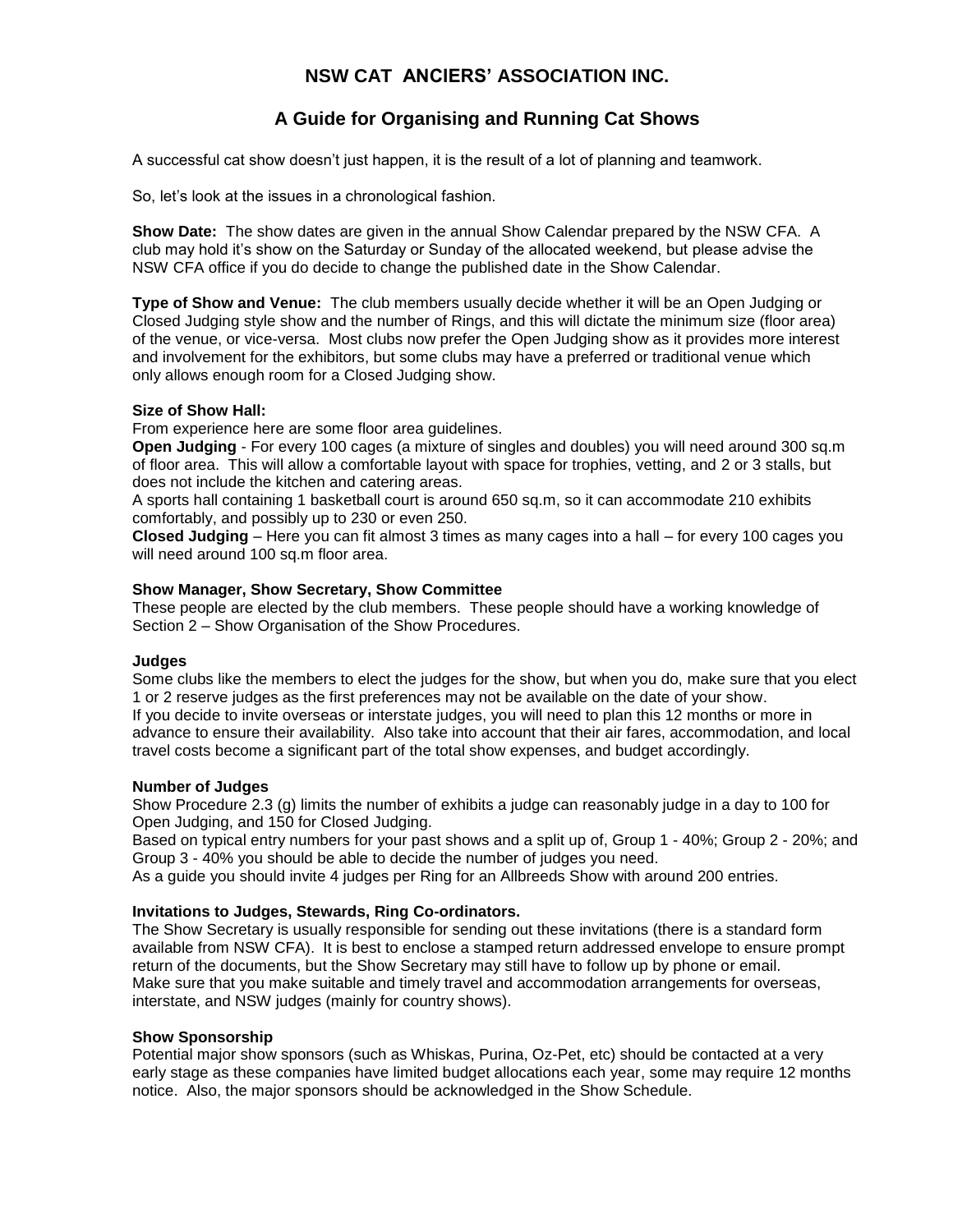# **Draft Show Schedule**

The draft Show Schedule is prepared by the Show Secretary. The NSW CFA Show Procedures Section 2.3 and Attachment A, set out the details required in a draft schedule which **must be submitted for approval not later than 60 days prior to the show date.**

## **Veterinary Officers and Vet Stewards**

Show Procedure 2.7 requires that at least 1 qualified Veterinary Officer be provided for each 100 exhibits. Unless the club can make other arrangements with the vets, the usual fee paid to a vet is \$150. The Show Secretary should also ensure that at least 1 steward per vet has been asked to vet steward. It is preferable to ask 2 stewards per vet, and split the times – e.g. 7-7.45am, and 7.45-8.30am.

## **Publishing/Issuing of Show Schedule**

Once the Secretary or Show Secretary has received the schedule approval letter from NSW CFA, the Show Schedule can be listed on the NSW CFA website and made available to potential exhibitors. Don't forget to send a copy to each of your Judges, and it is polite to send a copy to your stewards, and to your Veterinary Officers.

## **Receipt of Show Entries**

Show entries are usually lodged with the Show Secretary or the Show Entry Clerk (Processor) as decided by the Show Committee, and this is to be stated on the Show Schedule. For financial control it is recommended that the Show Secretary receives the entries and checks them for completeness and money. The entries then go to the Entry Processor, and the money to the Treasurer for banking. All of the clauses in Section 5 of the Show Procedures relate to Show Entry Requirements, and the Show Secretary and Show Committee should have a working knowledge of their contents. It is entirely up to these people whether late entries are accepted or returned, and whether an exhibitor is permitted to pay the entry fees on the day of the show. Remember when you allow this and the exhibitor doesn't attend, it is more difficult after the show to recover the entry fees.

See also Show Procedures 5.7, 5.8, 5.9, 5.13, and 5.14.

#### **Award Cards, Challenge Cards, Ribbons, Rosettes, Prizes**

Award and Challenge Cards are usually provided by the Entry Processor. If not, the Show Secretary will need to arrange for them.Ribbons and rosettes need to be ordered in a timely fashion**.** Delivery and receipt of any sponsor's products needs to be followed up by the Show Secretary or Trophy Co-ordinator.

#### **Show Publicity**

A member should be given the task of arranging publicity with local newspapers and radio stations. Attendance by the public is very desirable as it gains extra revenue, and provides sales opportunities for breeders, particularly those with litters.

At Open judging shows it is recommended that you do not open the show to the public until Ring judging is completed (around 12.30pm – 1.00pm). The public adds to the general noise level, and the public want to get close to the cats, not just stand and watch them being judged.

#### **Show Catalogue**

A show catalogue listing all the requirements listed in Show Procedure 2.5 needs to be printed for those exhibitors who have ordered a copy, as well as copies for the judges and key show workers.

#### **Judges' Slips, Judging Times, and Show Conclusion**

These are usually prepared by the Entry Processor, but the Show Secretary (or Show Manager) should ensure they are arranged in order to suit the Judging Program. For an Open Judging show you should work out a judging program (who starts where and then continues to judge the exhibits in what order) to facilitate a smooth flow and timely completion of judging. Arrange each judge's sheets in the same order as the judging program.

All Ring judging should be completed prior to the lunch break at 1-1.30pm latest (judges and stewards deserve a timely lunch time break).

This then leaves adequate time for specials and Supreme (or Top 10) judging to be completed midafternoon, followed by the presentations to the Judges, and drawing of the raffle by 3.30-3.45pm, with the show concluding at 4pm.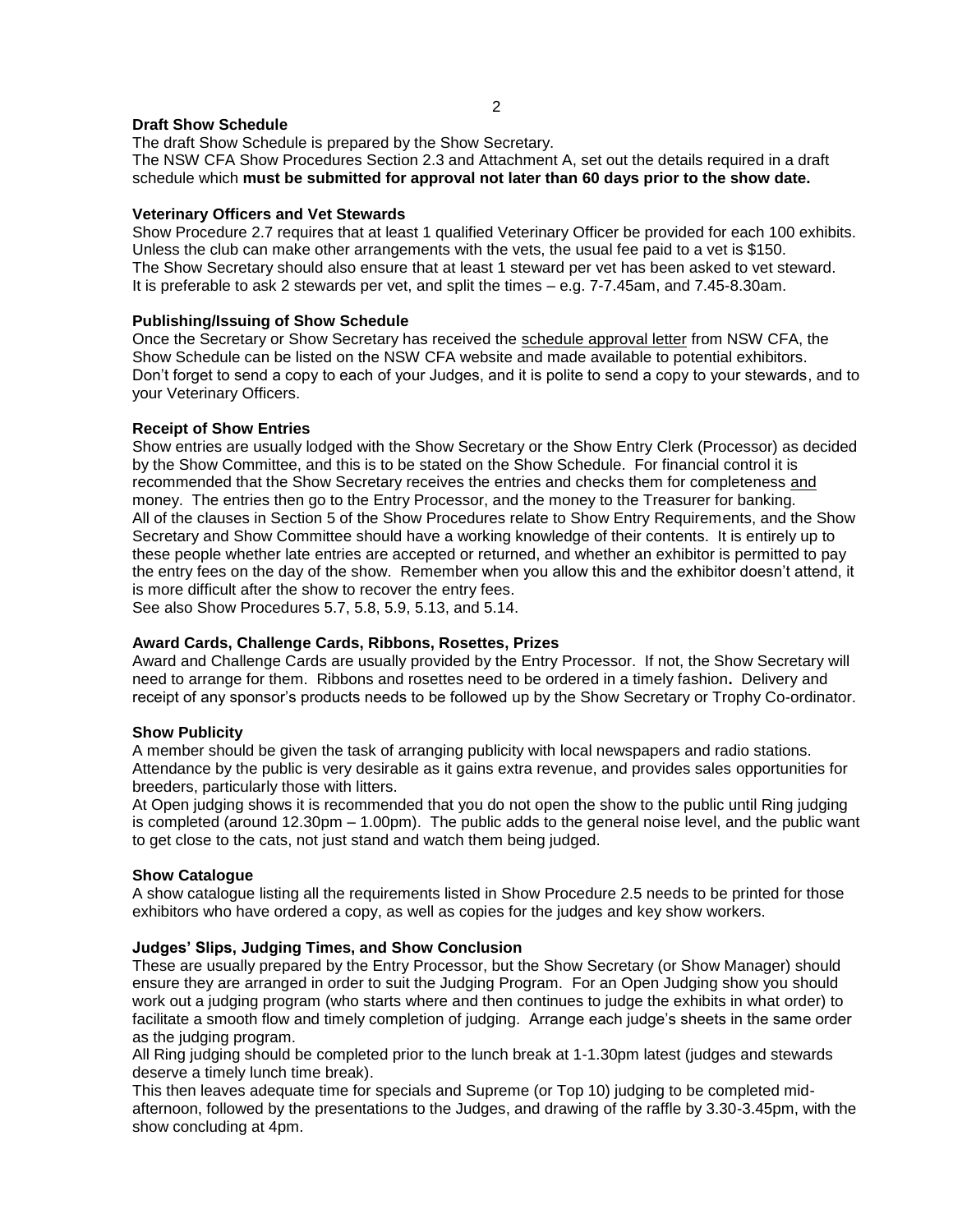At some shows a later show conclusion is planned (e.g. Ag. Society Shows where exhibits must remain until 5pm). The show conclusion time must be stated on the Show Schedule, and it is a good idea to add it to the foot of the Entry Summary Sheet as an additional reminder to exhibitors.

3

# **Show Manager's Duties**

The Show Manager's role is an important one – it is to oversee the planning and conduct of the show, and to ensure it is a successful and enjoyable day for exhibits, exhibitors, and the officials alike. The Show Manager is the link between the exhibitors and the show officials. He/she usually has a finger on the pulse of every segment of the show, and the duties start long before the show day itself.

Pre-show planning includes the following items, a number of which have been discussed in the earlier pages.

| Show Date                            | Allocated by NSW CFA                                                                                      |
|--------------------------------------|-----------------------------------------------------------------------------------------------------------|
| Show Venue                           | Booking and price                                                                                         |
| Judges                               | How many required, and invite                                                                             |
| <b>Stewards</b>                      | How many required, and invite                                                                             |
| <b>Ring Co-ordinators</b>            | How many required, and invite                                                                             |
| <b>Veterinary Officers</b>           | How many required, and invite                                                                             |
| Show Sponsorship                     | Seek out sponsors (cash and product)                                                                      |
| Catering                             | Arrange for Caterer and Menu                                                                              |
| Estimate the number of Exhibits*     | By Group, sex, etc.                                                                                       |
| Estimate the number of Cages*        | Single and Double                                                                                         |
| Estimate the number of Tables*       | Show cage and Judging tables, plus tables for Vets,<br>trophies, and stalls - Order                       |
| (Note * - use past shows as a guide) |                                                                                                           |
| <b>Equipment for Show</b>            | First Aid Kit, spray bottles, towels, paper towels,<br>pipe cleaners (3 per S, 4 per D), cage cards, etc. |
| Show Layout                          | Best to do a plan to scale.                                                                               |
| Program for Judging                  | Order in which each Judge will judge                                                                      |

Some of these items may be the responsibility of a particular person or Show Committee member, but the Show Manager needs to check that these things are done.

Specifically the **Show Manager** will arrange the following:-

- 1. Confirm the show hall booking, and check times of access for the set-up and on the show day. Also check if there will be a hall representative present, and if not, a contact phone number for problems and emergencies (e.g. power failure, unwanted fire alarm, toilet problems).
- 2. Place provisional orders for tables and cages (based on previous years), confirm them once you have done your show layout.
- 3. Check that a suitable First Aid kit is on hand.
- 4. Check that there are towels, spray bottles, and appropriate disinfectant on hand (Dettol and similar coal tar derivatives are not acceptable disinfectants).
- 5. Cage cards pre-numbered and single and double cages marked (this can be a final check of your cage layout after setting up the show).
- 6. Pipe cleaners for securing the doors of the cages (4 per D, and 3 per S is the norm).
- 7. Spare cage cards (some exhibits chew them up), and for UTH and UTJ identification.
- 8. Prepare the show layout plan (once you receive the numbered show list from the Entry Processor, and this may be only 5 days before the show).
- 9. Confirm that people will be there to help set up the show the day before the show (club members, friends, Scout Group, or local Rural Fire Service etc.).
- 10. Garbage bags, packaging tape, scissors, adhesive tape (for attaching cage cards on some or all cages), bunting, and other show incidentals.
- 11. Oversee the set-up of the show.
- 12. Ensure that veterinary inspection of exhibits is carried out as per Section 5.2 and Attachment B of the Show Procedures.
- 13. Attend to exhibitors' enquiries and needs on the show day.
- 14. Oversee the pull down of the show.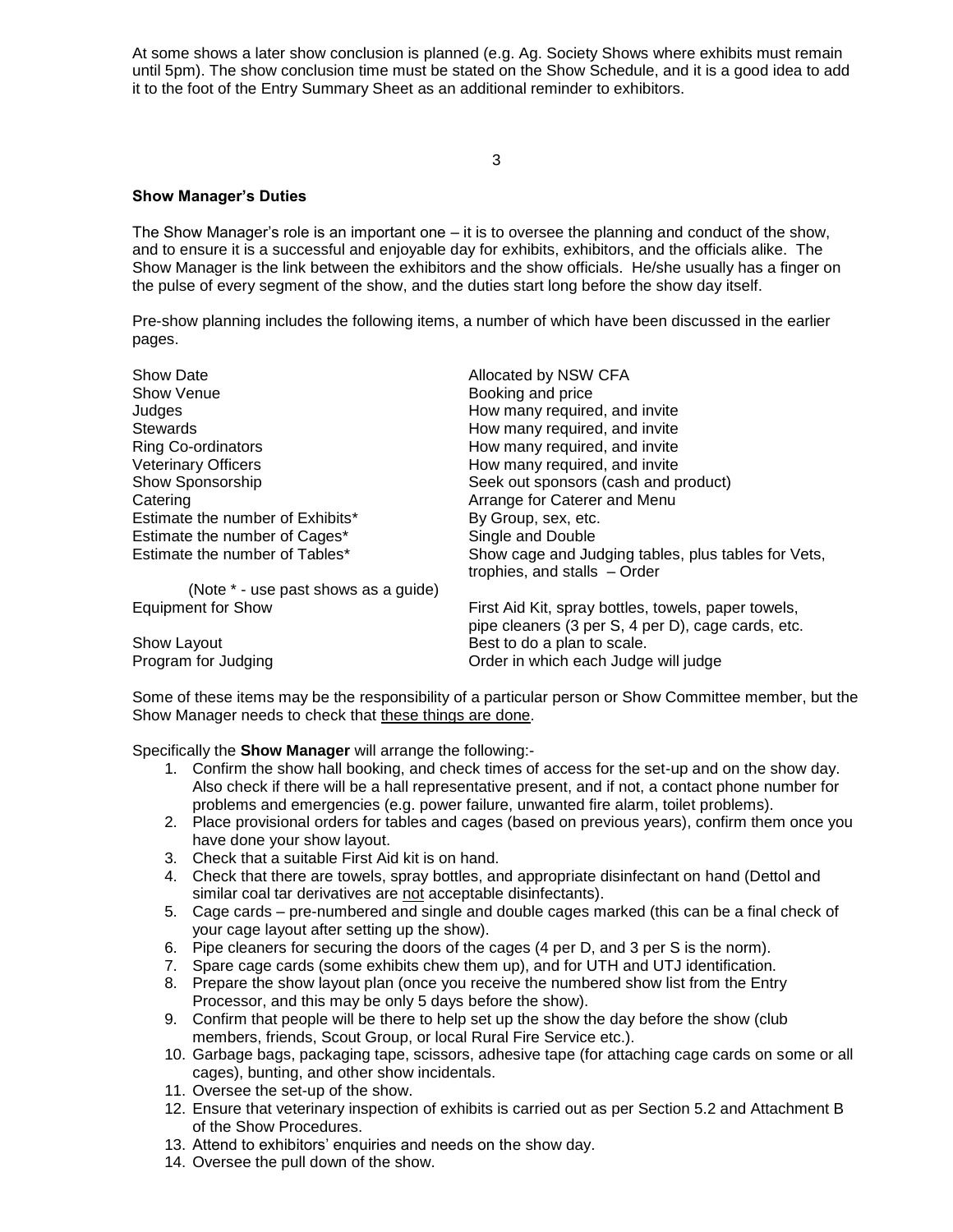## **Show Layout Plan**

In my view it is essential to prepare a show layout plan (preferably to scale) so that the set out of tables and cages proceeds smoothly and with a minimum of frustrations for the set-up crew. This is absolutely essential for an Open style show where each judging section is arranged in a separate judging bay. There is nothing worse than having laid out 90% of the show you find there is not enough room to fit the other 10%, and you and the set-up crew have to move tables (and cages) to make the necessary room, and this is often fairly late at night. And you, the Show Manager, have to be back bright and cheery at 6.30-6.45am the next morning before the start of vetting.

#### **Tips for the Layout of an Open Judging Show**

Firstly you need to get a plan of the show hall. Some halls can provide this, but if not go down to the hall, take a few measurements and draw a plan yourself.

The first time that you do a show layout plan (or a plan at a new venue) it will probably take you twice as long as it does in subsequent years. A show plan for an Allbreeds show of 200 exhibits will take some 4-8 hours to calculate and rough out, and a further 1-2 hours to do the actual layout plans. However the time spent is rewarded at the show set-up, because you will finish sooner and in a much better frame of mind. You will feel proud when your layout works. If you have not done it before then ask someone who has had experience to give you a helping hand.

Here are some tips.

Judging Bays:

You will need - for Group 1, 3 bays – kittens\*, cats\*, and desexed

- for Group 2, 3 bays kittens, cats, and desexed
- for Group 3, 5 bays M & D kittens, F kittens\*, M cats, F cats\*,desexed\*.
- \* Note You may need to split these into 2 bays (or put 2 Judging tables in the bay) if entries in these sections are large (exceed 25-30 in total).

The reason for splitting of the bays is not so much for space, but to facilitate timely completion of judging, as the next judge can start on a section before the judge ahead has completed it. Often the best alternative (for layout and space) is to retain the large bay and provide 2 judging tables in that bay.

I prefer to prepare a show layout using Imperial measurements – because a club Single cage is 18 inches (1.5ft) wide and a Double cage is 27 inches (2.25ft) wide. But the metric dimensions are club Single 46 cm and club Double 69 cm. I have found the maths/calculations easier in Imperial units.

Typically 8ft tables are used to set cages on but an 8ft table is not quite 8ft long – it is 7.85ft (240 cm). This becomes important to the layout as you need to leave a clear space of 2 to 3 inches (5 to 8 cm) between the end of a cage and the edge of the table (so a cat is less likely to escape over the edge).

#### **Detailed Layout Plan**

Once you have received the numbered cage list (with Double cages noted) from the Entry Processor, you can start your detailed layout calculations.

The best way to start is to total up the cage length for each judging section (judging bay).

e.g. there are 30 female cats requiring 10D and 20S cages.

These cages will occupy:  $10x2.25 + 20x1.5 = 52.5$  ft. or  $10x 69 + 20x 46 = 1610$  cm You will therefore need 7 tables:  $7x7.85 = 54.75$ ft. or  $7 \times 240 = 1680$  cm

Do this calculation for each judging section. Once you have done this you will then have the total number of tables for the exhibits in the show, and the table length required in each judging bay.

With the growing use of Exhibitor Own Cages the following widths should be allowed for these cages because they do not fit as tightly together as the standard cardboard club cages.

O/C Single (OWN 61) - 61cm (2.0ft or 24") O/C Double (OWN 69) - 71cm (2.3ft or 28") O/C X Double (OWN 76) – 78cm (2.6ft or 31")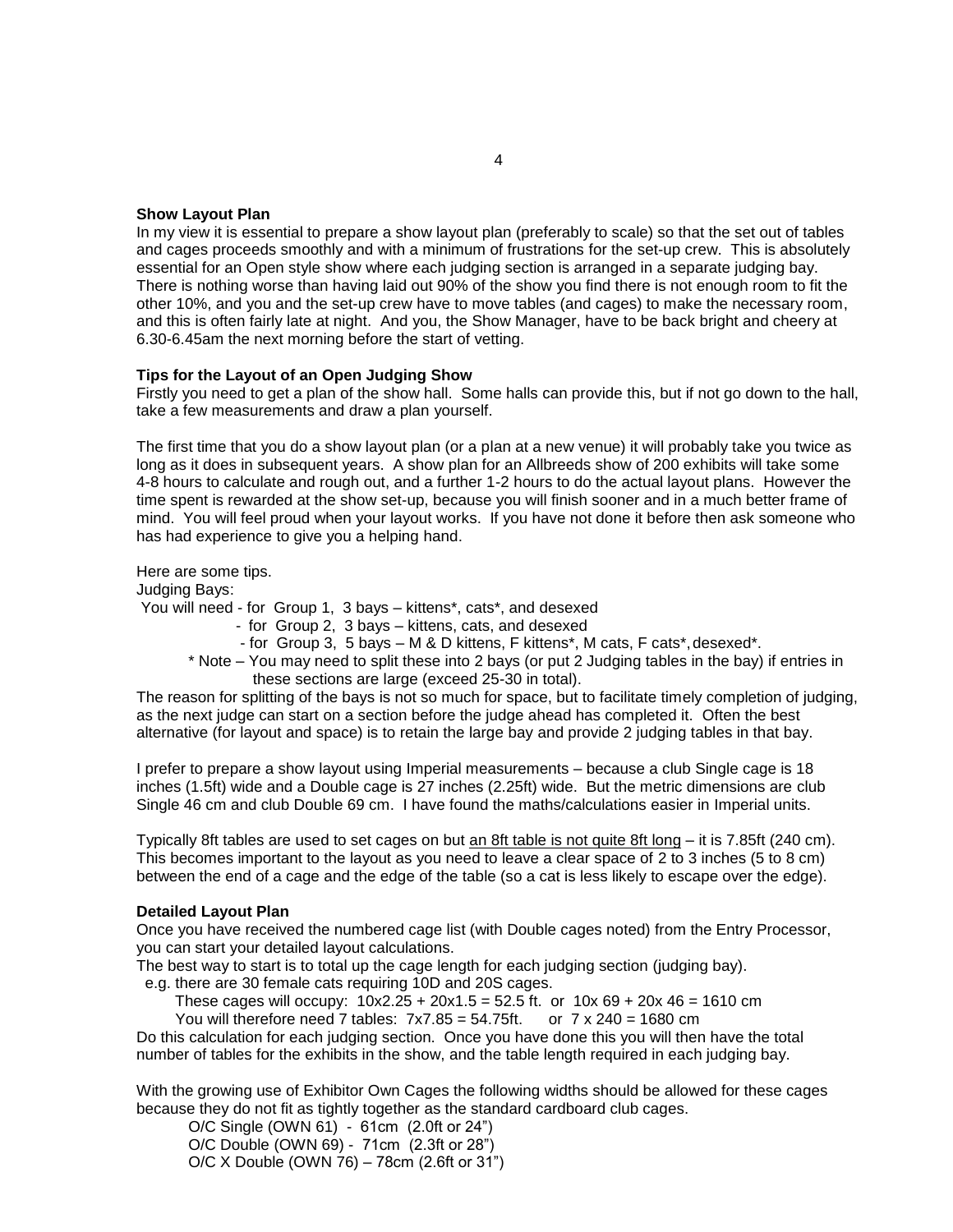The following are important guides for a detailed layout.

1 table (7.85ft) will accommodate a maximum of 7.5ft (230 cm) of cages 2 tables in a row (15.7ft) will accommodate a maximum of 15.25ft (465 cm) of cages For each extra table added to the row, 7.75ft (235 cm) of cages can be added.

## Now to the **table layout** .

Most halls are rectangular, and experience suggests the following alternatives;

- A single, 2 tables wide (back to back) spine running down the centre of the longer dimension of the hall. The spine length will be 10 or 11 tables, and bay sides will be 2 tables.
- Two, 2 tables wide (back to back), spines running across the hall (at right angles to the longer dimension of the hall) in each half of the hall. This works well in a basketball court sized hall which is typically 100ft x 75ft (30m x 23m). In this case the spines will vary between 5 and 8 tables, and bay sides 1 or 2 tables.

The bay sides run at right angles to the spines. But there are no fixed rules as to their number and experience and will be your guide. When laying out the bay side tables leave a gap of 1.5-2ft (46 cm - 60 cm) between the spine and the start of the sides – this allows separation of the corner cages to avoid cats "eyeballing" each other. It also allows walking room between the bays.

There should not be any cages located on the spines behind where the bay side tables go out at right angles, but if you really need a bit of extra space you can put half a cage width in there.

This layout approach will allow cages to be set up back to back (except on the outer ends of the spine where you will only have a single table bay side). The backs can be clipped together for greater stability if you so wish. This is not essential with the wider party hire tables (2.5ft or 76 cm wide). Notes - When using the Longhair Cat Club trestle tables which are narrower (2ft or 61 cm wide), the cages should be back to back clipped.

- On single table width rows, back boards (a length of light timber clamped to the back edge of the table) should be used, or the cages securely taped. This stops an exhibit pushing the cage back and escaping over the edge.

Having got your provisional table and bay layout, you should then confirm this with a detailed cage by cage, and bay by bay, layout.

Attached are copies of detailed layout plans used for the 2015 Fundraiser show. Your plans do not need to be as neat, precise, and detailed as these. However, the more detailed they are, the less you will have to supervise and guide the set-up crew.

Written by Garry Stephens Chair NSWCFA Show Subcommittee April 2008, updated January 2016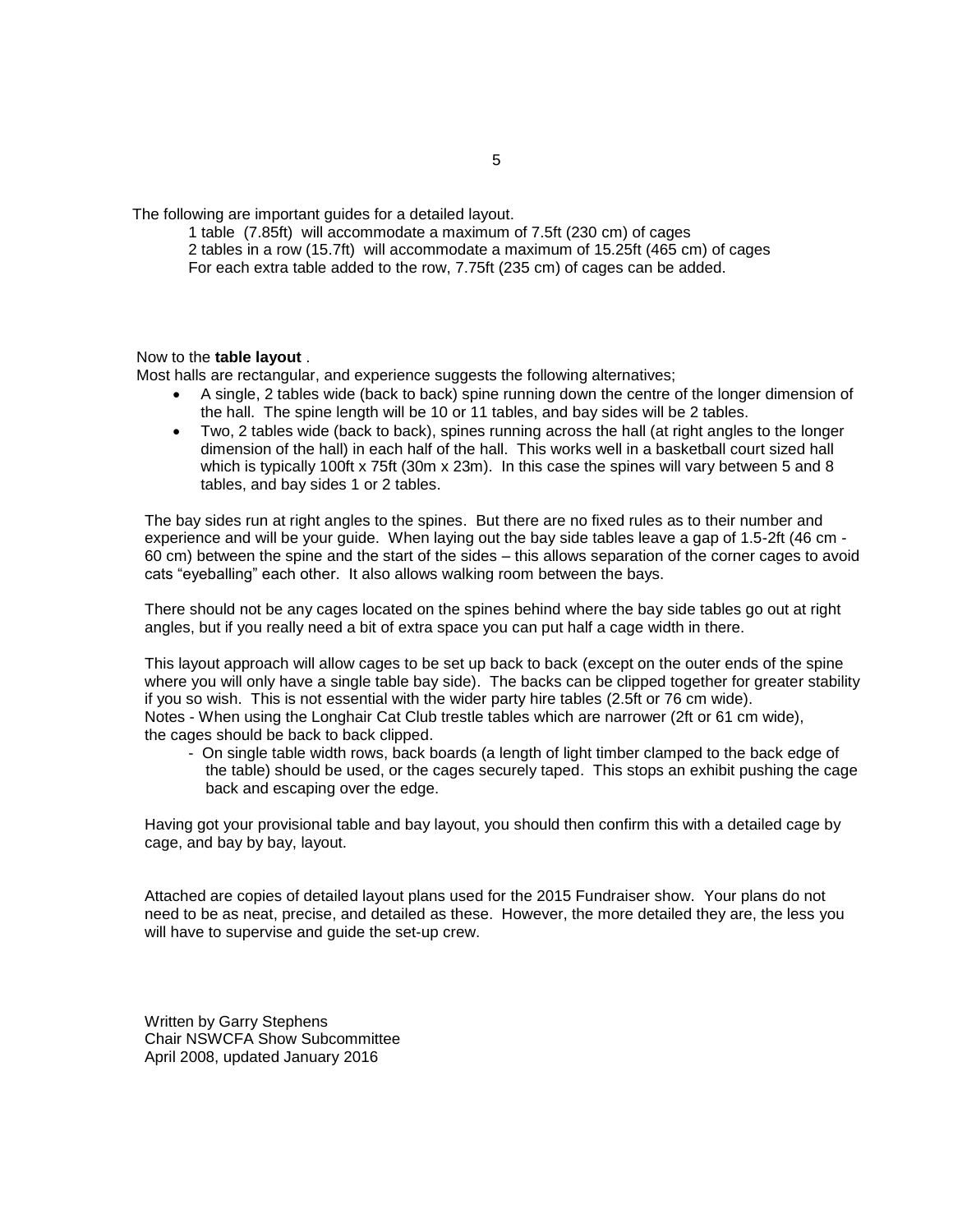